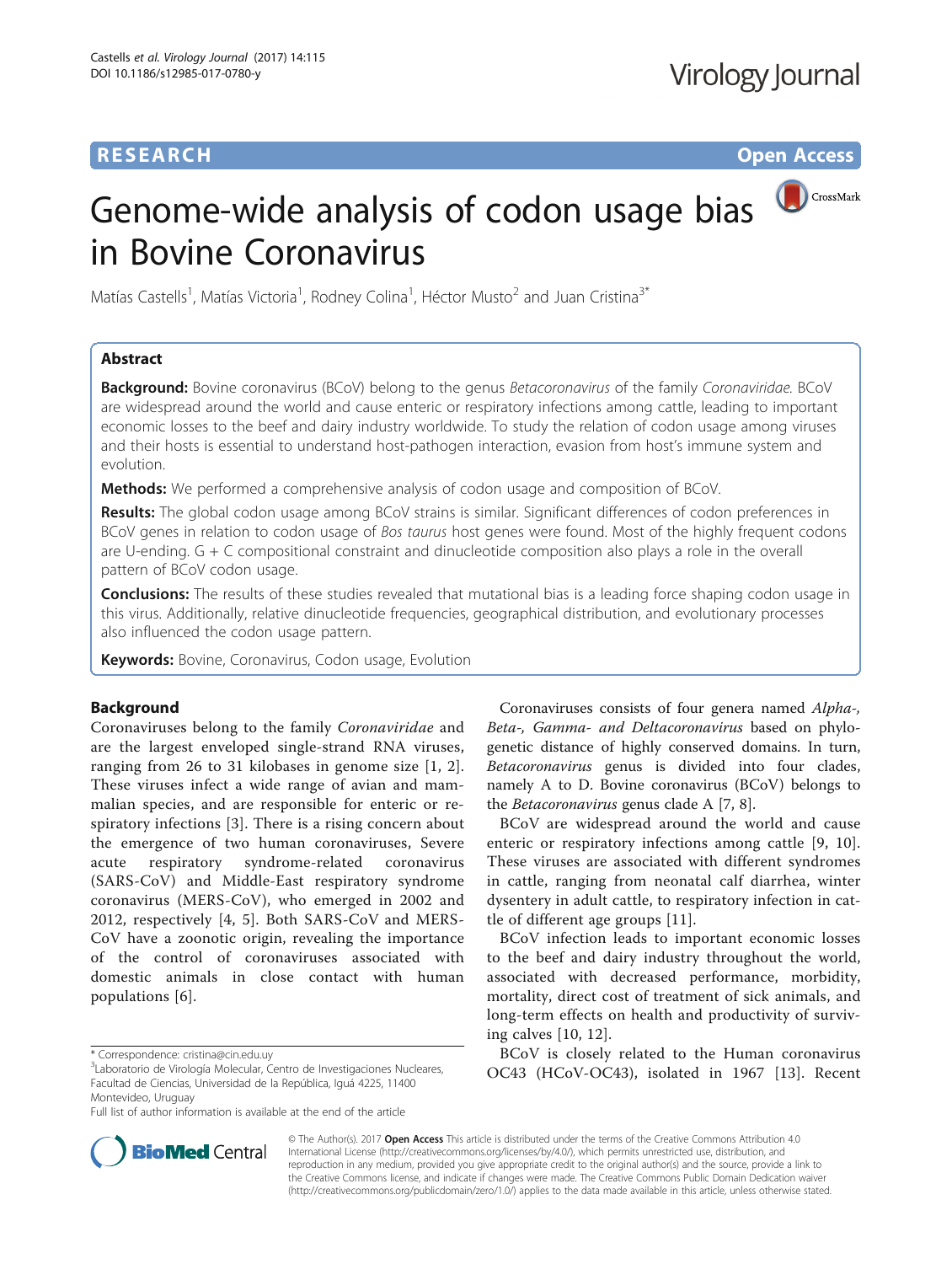studies revealed that HCoV-OC43 resulted from a zoonotic transmission from bovine to human [[6](#page-5-0)].

The redundancy of the genetic code provides evolution with the opportunity to adjust the efficiency and accuracy of protein production, while preserving the same amino acid sequence [[13\]](#page-6-0). The relation of codon usage among viruses and their hosts may affect viral fitness, evasion from host's immune system and evolution [\[14](#page-6-0)–[16\]](#page-6-0). Synonymous triplets are generally not used randomly, and the main forces that drive this bias from equal usage are natural selection and mutational biases [[17, 18\]](#page-6-0). Therefore, the study of codon usage in viruses can reveal important information about virus evolution, regulation of gene expression and protein synthesis [[19](#page-6-0)].

In the present study, we performed comprehensive analyses of codon usage and composition of BCoV strains and explored the possible leading evolutionary determinants of the biases found.

## Methods

## Sequences

Complete genome sequences for 15 BCoV strains were obtained from GenBank database (available at: [http://](http://www.ncbi.nlm.nih.gov) [www.ncbi.nlm.nih.gov](http://www.ncbi.nlm.nih.gov)). For strain names and accession numbers see Additional file [1](#page-5-0). By concatenation of different genome ORF's sequences, different datasets were constructed: one dataset includes the concatenation of nonstructural region ORFs (ORF1ab), a second one containing the structural region ORFs (hemagglutinin-esterase, spike, envelope, membrane, nucleocapsid) and a third including the concatenation of nonstructural and structural ORFs. For each strain the ORFs were aligned using the MUSCLE program [[20](#page-6-0)]. The alignment of concatenation of nonstructural and structural ORFs is available in Additional file [2](#page-5-0).

## Data analysis

Codon usage, dinucleotide frequencies, base composition, the relative synonymous codon usage (RSCU) [[21](#page-6-0)], the effective number of codons (ENC) [[22](#page-6-0)], aromaticity (Aromo) and hydrophathicity (Gravy) values were calculated using the program CodonW (available at<http://sourceforge.net/projects/codonw>). The total  $G + C$  genomic content and  $G + C$  content at first, second and third codon positions were calculated using the Codon W program and EMBOSS Cusp program (available at [http://emboss.bioinformatics.nl/](http://emboss.bioinformatics.nl/cgi-bin/emboss/cusp) [cgi-bin/emboss/cusp](http://emboss.bioinformatics.nl/cgi-bin/emboss/cusp)). The RSCU values of Bos taurus cells were obtained from Kazusa database (available at: [http://www.kazusa.or.jp/codon/](http://www.kazusa.or.jp/codon)). Codon usage preferences in BCoV in relation to the codon usage of Bos taurus were established by means of the use of the codon adaptation index (CAI) [\[23](#page-6-0)]. CAI was calculated

using the approach of Puigbo et al. [[24](#page-6-0)]. This method permits to compare a given codon usage (BCoV) to a predefined reference set (Bos taurus). In order to show whether the BCoV genes are well adapted to the codon usage of the reference set, as measured by CAI, we constructed a dataset composed of 22 Bos taurus genes selected at random and obtained from ARSA at DNA Database of Japan (available at: http:[/http://www.ddbj.nig.ac.jp/](http://www.ddbj.nig.ac.jp/arsa) [arsa](http://www.ddbj.nig.ac.jp/arsa)). The RCSU values of those 22 Bos taurus genes were found to be similar to the RCSU values obtained from the Kazusa database (see Additional file [3](#page-5-0)). Moreover, a strong positive correlation are found among the RSCU of those genes and the RSCU obtained from Kazusa database by Spearmans' rank correlation test  $[25]$  $[25]$  $[25]$   $(r = 0.956,$  $P < 0.00001$ ).

Statistically significant difference among CAI values was determined by applying a Wilcoxom & Mann-Whitney test [[25\]](#page-6-0). To discern if the statistically significant differences in the CAI values arise from codon preferences, we used e-CAI [[26\]](#page-6-0) to calculate the expected value of CAI (eCAI) at the 95% confident interval. A Kolmogorov-Smirnov test for the expected CAI was also performed [\[26](#page-6-0)].

## Multivariate analysis

Correspondence analysis (COA) is a type of multivariate analysis that permits a geometrical representation of the sets of rows and columns in a dataset [[27](#page-6-0), [28](#page-6-0)]. Each ORF is represented as a 59-dimensional vector and each dimension corresponds to the RSCU value of each codon (excluding AUG, UGG and stop triplets). Major trends within a dataset can be established using measures of relative inertia and genes ordered according to their position along the different axes [\[29\]](#page-6-0). COA was performed on the RSCU values by means of the use of the CodonW program. Correlation analysis was performed using Spearman's rank correlation analysis method [\[25](#page-6-0)].

## Phylogenetic analysis

In order to gain insight into the genetic variability and evolution of BCoV, a phylogenetic tree analysis was performed for all BCoV strains enrolled in these studies, using complete genome codes. Sequences were aligned using the MUSCLE program [[20](#page-6-0)]. Once aligned, the FindModel program (available at: [https://](https://www.hiv.lanl.gov/content/sequence/findmodel/findmodel.html) [www.hiv.lanl.gov/content/sequence/findmodel/findmo](https://www.hiv.lanl.gov/content/sequence/findmodel/findmodel.html)[del.html](https://www.hiv.lanl.gov/content/sequence/findmodel/findmodel.html)) was used to identify the optimal evolutionary model that best fitted our sequence dataset.

Akaike information criteria (AIC) and the log of the likelihood (logL) indicated that the GTR+ Γ model was the most accurate (AIC =  $60,864.73$ , logL =  $-30,423.36$ ). Using this model, maximum likelihood trees were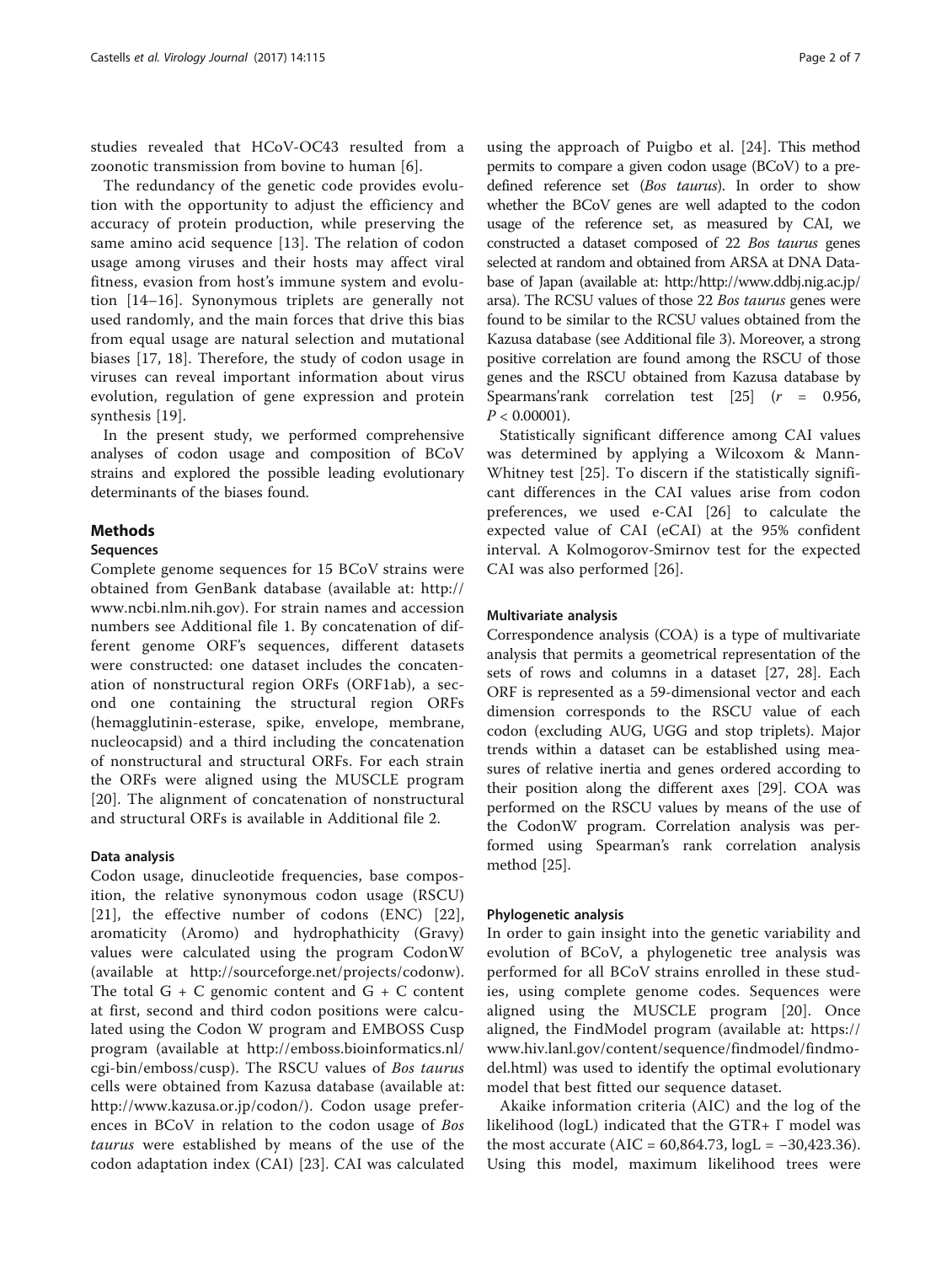<span id="page-2-0"></span>constructed using software from the MEGA 6 program [[30](#page-6-0)]. As a measure of the robustness of each node, we employed the bootstrap method (500 replicas).

## Results

## General codon usage pattern in BCoV

In order to gain insight into the degree of codon usage bias in BCoV, the ENC's values were calculated for the complete genome of all BCoV strains. A mean value of 43.78 ± 0.07 was obtained for BCoV strains included in these studies. Then, a plot of ENC versus GC3S (ENC plotted against  $G + C$  content at the third codon position) was constructed. An ENC-GC3S plot of genes whose codon choice is constrained only by a GC3 mutational bias, will lie on or just below the continuous curve of the predicted ENC values [[31\]](#page-6-0). As shown in Fig. 1, all points lie together under the expected ENC curve, indicating that  $G + C$  compositional constraints might play a role in ZIKV codon usage. Additionally, a correlation analysis between ENC and GC3S showed significant results ( $r = 0.811$ ,  $p = 0.004$ ).

The aromaticity (Aroma) and hydropathicity (Gravy) values of a given gene product can be indicative of the effect of translation or natural selection [\[32](#page-6-0)]. For these reasons, the effect of natural selection on BCoV codon usage was studied by correlation analysis between Gravy and Aroma values and nucleotide compositions at the third codon position and ENC values. No significant correlations between Gravy/Aroma values and nucleotide compositions at third codon position as well as between Gravy/Aroma and ENC values were observed (see Additional file [4](#page-5-0)).

These results indicate that codon bias in BCoV is related to mutational bias, whereas translational control,



may be weak or absent in the reading frames of these viruses.

#### Trends in codon usage variation across BCoV strains

To study the trends in codon usage variation among different BCoV genomes, we performed a COA analysis. COA was performed on the RSCU values for the ORF1ab of each BCoV strain enrolled in these studies and we examined the distribution of the strains in the plane defined by the first two principal axes of COA. The first axis generated by the analysis accounts for 43.37% of the total variation, while the second axis accounts for 18.96%. The results of these studies are shown in Additional file [5:](#page-5-0) Figure S1A. Interestingly, different BCoV isolates are located at different positions in the plane, suggesting that trends in variation of BCoV can be observed. Moreover, these trends correlate with the genetic variability observed by phylogenetic analysis (see Additional file [5:](#page-5-0) Figure S1B).

## Codon usage preferences in BCoV

To compare the codon usage preferences of BCoV with those of Bos taurus, the RSCU values of the codons in nonstructural, structural and complete BCoV genome ORFs were calculated and compared with those of B. taurus. The results of these studies are shown in Table [1.](#page-3-0)

The frequencies of codon usage in BCoV ORFs are significantly different in relation to B. taurus ones. Indeed, highly biased frequencies were found for UUU (Phe), UUA (Leu), UUG (Leu), CUU (Leu), AUU (Ile), GUU (Val), UAU (Tyr), CAU (His), CAA (Gln), AAU (Asn), GAU (Asp), UCU (Ser), CCU (Pro), ACU (Thr), GCU (Ala), UGU (Cys), CGU (Arg), AGU (Ser) and GGU (Gly). As can be seen, most of the highly preferred codons are U-ending and UpU containing codons, which strongly suggests that mutational bias is a main force shaping codon usage in BCoV (see Table [1](#page-3-0)). Moreover, most of the highly decreased codons frequencies with respect to B. taurus cells are C-ending codons, also suggesting a strong mutational bias in the use of these codons (Table [1](#page-3-0)). A Wilcoxom & Mann-Whitney test on the frequencies of BCoV codon usage among nonstructural and structural genome regions revealed no significant differences among both regions (*T* = 1983, *p*-value = 0.758).

## Codon usage adaptation in BCoV

In this study, a CAI metric was used as a measure of relative adaptedness of BCoV codon usage to Bos taurus host. CAI values for all triplets were calculated for the complete genome ORFs of BCoV strains enrolled in these studies, using *B. taurus* codon usage as the reference set. The results of these studies are shown in Table [2.](#page-3-0)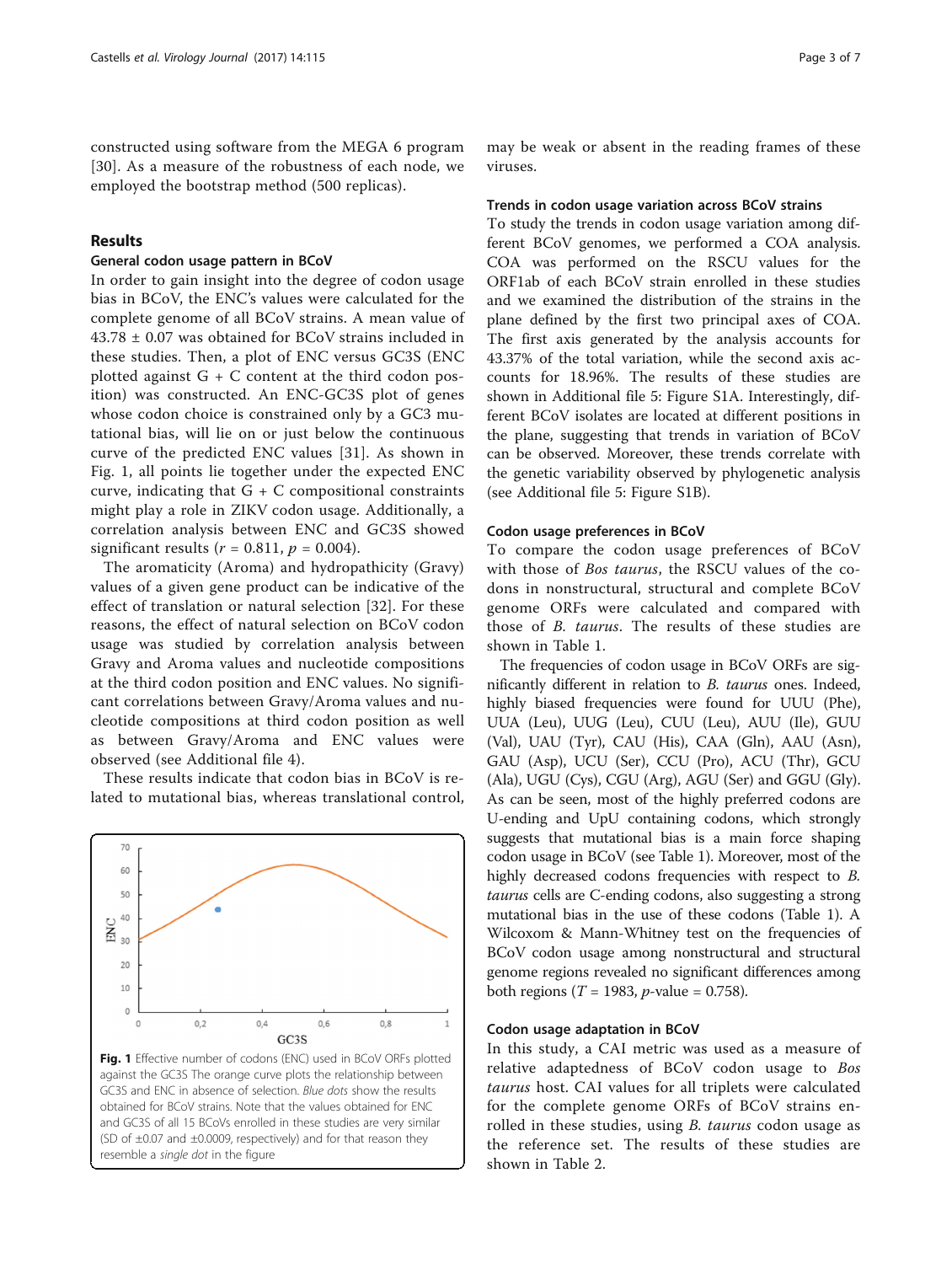<span id="page-3-0"></span>**Table 1** Codon usage in BCoV, displayed as  $RSCU<sup>a</sup>$  values

| AΑ  | Cod        | ВT    | NS.   | ST    | Full  | ΑA         | Cod        | ВT    | ΝS    | ST    | Full  |
|-----|------------|-------|-------|-------|-------|------------|------------|-------|-------|-------|-------|
| Phe | UUU        | 0.84  | 1.78  | 1.68  | 1.76  | Ser        | UCU        | 1.03  | 2.00  | 1.92  | 1.98  |
|     | UUC        | 1.15  | 0.22  | 0.32  | 0.24  |            | UCC        | 1.37  | 0.37  | 0.50  | 0.41  |
| Leu | UUA        | 0.37  | 1.48  | 1.39  | 1.46  |            | <b>UCA</b> | 0.78  | 0.84  | 0.90  | 0.86  |
|     | UUG        | 0.71  | 2.09  | 1.62  | 1.98  |            | UCG        | 0.39  | 0.14  | 0.26  | 0.18  |
|     | CUU        | 0.70  | 1.46  | 1.48  | 1.46  | Pro        | CCU        | 1.07  | 2.18  | 1.68  | 2.01  |
|     | CUC        | 1.25  | 0.22  | 0.47  | 0.28  |            | CCC        | 1.39  | 0.38  | 0.82  | 0.53  |
|     | CUA        | 0.36  | 0.36  | 0.57  | 0.41  |            | CCA        | 0.99  | 1.23  | 1.19  | 1.22  |
|     | CUG        | 2.58  | 0.39  | 0.48  | 0.42  |            | CCG        | 0.53  | 0.21  | 0.31  | 0.24  |
| lle | AUU        | 0.98  | 1.78  | 1.66  | 1.74  | Thr        | ACU        | 0.88  | 1.91  | 2.21  | 2.00  |
|     | AUC        | 1.56  | 0.27  | 0.37  | 0.30  |            | ACC        | 1.55  | 0.51  | 0.63  | 0.54  |
|     | aua        | 0.45  | 0.95  | 0.97  | 0.96  |            | ACA        | 1.00  | 1.32  | 0.93  | 1.20  |
| Met | AUG        | 1.00  | 1.00  | 1.00  | 1.00  |            | ACG        | 0.55  | 0.26  | 0.24  | 0.25  |
| Val | GUU        | 0.64  | 2.24  | 2.20  | 2.23  | Ala        | GCU        | 1.00  | 2.12  | 2.07  | 2.11  |
|     | GUC        | 1.00  | 0.28  | 0.44  | 0.32  |            | GCC        | 1.71  | 0.57  | 0.54  | 0.56  |
|     | GUA        | 0.39  | 0.63  | 0.75  | 0.65  |            | gca        | 0.80  | 1.13  | 1.12  | 1.13  |
|     | GUG        | 1.95  | 0.85  | 0.62  | 0.80  |            | GCG        | 0.48  | 0.18  | 0.27  | 0.20  |
| Tyr | <b>UAU</b> | 0.78  | 1.63  | 1.57  | 1.61  | Cys        | UGU        | 0.83  | 1.55  | 1.54  | 1.55  |
|     | <b>UAC</b> | 1.21  | 0.37  | 0.43  | 0.39  |            | UGC        | 1.13  | 0.45  | 0.46  | 0.45  |
| TER | UAA        | $***$ | $**$  | $***$ | $***$ | <b>TER</b> | UGA        | $***$ | $***$ | $***$ | $***$ |
|     | <b>UAG</b> | $***$ | $***$ | $***$ | $***$ | Trp        | UGG        | 1.00  | 1.00  | 1.00  | 1.00  |
| His | CAU        | 0.75  | 1.56  | 1.56  | 1.56  | Arg        | CGU        | 0.48  | 2.17  | 1.56  | 2.01  |
|     | CAC        | 1.24  | 0.44  | 0.44  | 0.44  |            | CGC        | 1.17  | 0.79  | 0.47  | 0.70  |
| Gln | CAA        | 0.46  | 1.02  | 1.16  | 1.06  |            | CGA        | 0.67  | 0.44  | 0.39  | 0.43  |
|     | CAG        | 1.53  | 0.98  | 0.84  | 0.94  |            | CGG        | 1.32  | 0.32  | 0.27  | 0.31  |
| Asn | AAU        | 0.81  | 1.65  | 1.70  | 1.67  | Ser        | AGU        | 0.87  | 2.09  | 1.71  | 1.98  |
|     | AAC        | 1.18  | 0.35  | 0.30  | 0.33  |            | AGC        | 1.53  | 0.56  | 0.71  | 0.61  |
| Lys | AAA        | 0.78  | 1.02  | 0.93  | 1.00  | Arg        | AGA        | 1.13  | 1.68  | 2.03  | 1.77  |
|     | AAG        | 1.21  | 0.98  | 1.07  | 1.00  |            | AGG        | 1.20  | 0.59  | 1.29  | 0.78  |
| Asp | GAU        | 0.84  | 1.70  | 1.40  | 1.64  | Gly        | GGU        | 0.63  | 2.50  | 2.46  | 2.49  |
|     | GAC        | 1.15  | 0.30  | 0.60  | 0.36  |            | GGC        | 1.43  | 0.58  | 0.60  | 0.59  |
| Glu | GAA        | 0.78  | 1.17  | 1.09  | 1.16  |            | GGA        | 0.95  | 0.64  | 0.63  | 0.64  |
|     | GAG        | 1.21  | 0.83  | 0.91  | 0.84  |            | GGG        | 0.98  | 0.28  | 0.30  | 0.28  |

<sup>a</sup>RSCU relative synonymous codon usage, AA amino acid, Cod codons, BT Bos taurus cells, NS non structural genome region, ST structural genome region, Full complete genome coding regions. \*\*, termination codons. Highly increased codons with respect to B. taurus cells ( $\Delta \ge 0.30$ ) are shown in italics. Highly decreased codons with respect to B. taurus cells are shown in bold

A mean value of 0.638 was obtained for BCoV genes in relation to B. taurus; while a mean CAI value of 0.756 was obtained for a Bos taurus sequence dataset in relation to the same reference set (see Table 2). In order to evaluate if the differences were statistically significant, we performed a Wilcoxon & Mann-Whitney test. The results of this test revealed that the differences in CAI values are statistically significant ( $T = 0$ , p-value <0.001). The CAI value obtained for Bos taurus genes is higher than the one obtained for BCoV in relation to Bos taurus codon usage (see Table 2). This reveals that BCoV genes are relatively less adapted to Bos taurus than Bos taurus genes itselves.

In order to discern if the statistically significant differences in CAI values arise from codon preferences [\[24](#page-6-0)], the expected CAI (e-CAI) values were calculated for BCoV complete genome ORFs sequences in relation to B. taurus codon usage reference set. The e-CAI algorithm [\[26\]](#page-6-0) generated 500 random sequences with the same nucleotide and amino acid composition as the sequences of interest (in this case BCoV sequences). Then, we calculated the CAI values for all of them, and a Kolmogorov-Smirnov test for the e-CAI of these random sequences was performed in order to show if the generated sequences follow a normal distribution. The results of these studies revealed an e-CAI value of 0.656. Kolmogorov-Smirnov test revealed a normal distribution of the generated sequences (Kolmogorov-Smirnov test of e-CAI value of 0.028, which is below the critical value of 0.061). To avoid the effect of extreme compositional constraint and to make sure that CAI is directly correlated with codon usage preferences, Puigbo et al. [[26](#page-6-0)] suggested that if the eCAI value of a gene is higher than its CAI value, it may be considered as evidence of codon usage adaptation. For all BCoV strains, CAI values were found to be lower than their corresponding eCAI values, when compared against Bos taurus  $(eCAI = 0.656, p < 0.05).$ 

Taking all these results together, our studies revealed that the CAI values for BCoV genes are different from the CAI values obtained for B. taurus sequences and these differences are related to codon usage preferences.

It has been previously shown that dinucleotide biases can play a role in codon usage bias [[29\]](#page-6-0). In order to determine if this is the case in BCoV, the relative abundances of the 16 dinucleotides in BCoV complete genome ORFs were established. The results of these studies are shown in Table [3.](#page-4-0)

**Table 2** Codon adaptation of BCoV genes in relation to *Bos taurus* codon usage, displayed as CAI<sup>a</sup> values

|                  | CAI-RT          | %GC               | % $GCl1$        | % $GCl2$        | % $GC(3)$         |
|------------------|-----------------|-------------------|-----------------|-----------------|-------------------|
| BCoV genes       | $0.638 + 0.002$ | $37.09 + 0.000$   | $45.86 + 0.000$ | $37.10 + 0.000$ | $28.32 \pm 0.000$ |
| Bos taurus genes | $0.756 + 0.048$ | $51.20 \pm 6.803$ | $52.17 + 5.430$ | $38.39 + 5.546$ | $63.04 + 12.957$  |

<sup>a</sup>CAI codon adaptation index, CAI-BT codon adaptation index in relation to Bos taurus reference codon usage set. %GC, percentage of G + C genomic content, %GC(1) through (3), percentage of G + C genomic content at codon positions 1 through 3, respectively. In all cases, mean ± standard deviation values are shown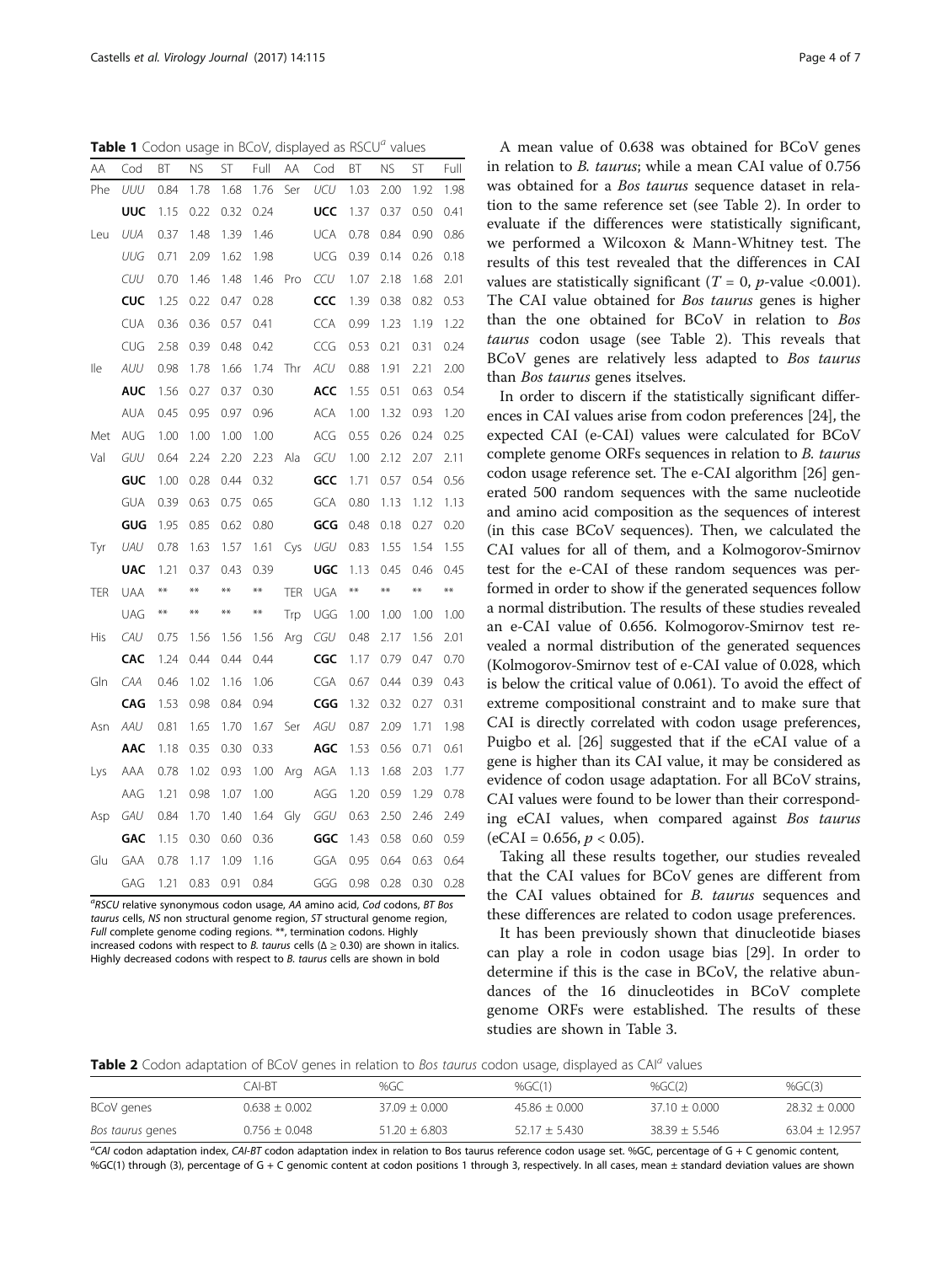<span id="page-4-0"></span>Table 3 Relative abundance of dinucleotides in BCoV strains and summary of COA

|                        |   | UU                | UC               | UA                 | UG                    | CU                    | CC                | CA                | CG               |
|------------------------|---|-------------------|------------------|--------------------|-----------------------|-----------------------|-------------------|-------------------|------------------|
| Mean $(S.Da)$          |   | $2.02(\pm 0.001)$ | $0.60(<10^{-3})$ | $1.44(=0)$         | $1.61 \times 10^{-3}$ | $0.92(<10^{-3})$      | $0.44(\pm 0.001)$ | $0.82(\pm 0.001)$ | $0.25(<10^{-3})$ |
| Axis $1^b$             |   | 0.634615          | 0.163462         | 0.502747           | 0.574176              | 0.181319              | $-0.354396$       | 0.717033          | 0.502747         |
|                        |   | < 0.05            | 0.568            | 0.080              | < 0.05                | 0.528                 | 0.218             | < 0.05            | 0.080            |
|                        |   | AU                | AC               | AA                 | AG                    | GU                    | GC                | GA                | GG               |
| Mean $(S.D.^{\alpha})$ |   | $1.47(=0)$        | $0.70(=0)$       | $1.24 \times 10^3$ | $0.93(\pm 0.001)$     | $1.27 \times 10^{-3}$ | $0.70(<10^{-3})$  | $0.84(\pm 0.001)$ | $0.68(=0)$       |
| Axis $1^b$             |   | 0.502747          | 0.502747         | 0.502747           | 0.734890              | 0.431319              | 0.199176          | 0.288462          | 0.502747         |
|                        | D | 0.080             | 0.080            | 0.080              | < 0.05                | 0.133                 | 0.490             | 0.317             | 0.080            |

 $^a$ Mean values of BCoV strains relative dinucleotide ratios  $\pm$  standard deviation. <sup>b</sup>Correlation analysis between the first axis in COA and the sixteen dinucleotides frequencies in BCoV genes is shown

As can be seen, the relative abundance of UpU, UpA and ApU showed a strong deviation from the expected frequencies (i.e. 1.0) (a mean of 2.02, 1.44 and 1.47, respectively), while UpC, CpC, ApC and GpC frequencies were markedly underrepresented (a mean of 0.60, 0.44, 0.70 and 0.70, respectively). The relative abundance of CpG and GpC also showed a strong deviation from the expected frequencies (i.e. 1.0) (a mean of 0.25 and 0.70, respectively).

## **Discussion**

In these studies, we first study the general codon usage pattern in BCoV. When the ENC's values were calculated for the complete genome of all BCoV strains, a mean value of  $43.78 \pm 0.07$  was obtained. Since the ENC values obtained are >40, these results suggest a relatively conserved codon usage bias among different BCoV genomes. This is in agreement with previous reports in other members of the family, like SARS-CoV (mean ENC = 48.99) [[33](#page-6-0)], the avian coronavirus Infectious bronchitis virus (ENC =  $42.79$ ) [[34](#page-6-0)] or the Porcine epidemic diarrhea virus (ENC = 47.91) [[35\]](#page-6-0). The ENC-GC3S plot revealed that all values obtained for BCoV lie bellow the continuous curve of predicted ENC values in absence of selection, revealing that  $G + C$  compositional constrain play a role in BCoV codon usage (Fig. [1](#page-2-0)).

Moreover, no significant correlations between both Gravy and Aroma values with nucleotide composition at the third codon position, as well as ENC values (see Additional file [3](#page-5-0)). This indicates that the role of translational selection in BCoV codon usage bias is weak or absent. Taking all together, the results of these studies suggests that mutational bias is a main force shaping codon usage in this virus.

Then, in order to study the trends in codon usage variation across BCoV strains, a COA analysis was performed on the RSCU values for the ORF1ab of each BCoV strain enrolled in these studies. Different BCoV isolates are located at different positions in the plane defined by the first two principal axes of COA, revealing that trends in codon usage variation can be

observed (see Additional file [5](#page-5-0): Figure S1A). This is also in agreement with the results found in the phylogenetic analysis of BCoV strains enrolled in these studies (see Additional file [5](#page-5-0): Figure S1B) and with recent studies on genetic variability of coronaviruses, showing that BCoVs strains are distributed on three main sub-clusters named C1, C2, and C3 [[6\]](#page-5-0). Subcluster C1 includes BCoVs from America and Asia, sub-cluster C2 includes BCoVs from Europe and subcluster C3 includes prototype, vaccine, or attenuated BCoV strains [[6](#page-5-0)]. As can be seen in Additional file [5](#page-5-0): Figure S1A, BCoV strains Mebus and Quebed, who belong to C3 cluster, are situated in different positions in the plane defined by the first two axes of COA in relation to C1 strains. Moreover, different genetic lineages of C1 sub-cluster are also located at different positions in the plane (Additional file [5](#page-5-0): Figure S1A). This is in agreement with the results found in the phylogenetic analysis of BCoVs enrolled in these studies (Additional file [5](#page-5-0): Figure S1B). Moreover, BCoV strain BCV-AKS-01, who shows a more distant genetic relation with C3 and C1 BCoVs enrolled in the studies (Additional file [5:](#page-5-0) Figure S1B), is situated in a different position in the plane defined by the first two axes of COA (Additional file [5](#page-5-0): Figure S1A). The results of these studies revealed that evolutionary processes also influenced the codon usage pattern of BCoV.

In these studies, significant differences in codon usage frequencies were found among BCoV and B. taurus ones (Table [1\)](#page-3-0). Interestingly, recent studies on human coronaviruses revealed significant biases in nucleotide composition [[36\]](#page-6-0). While the A/G bias is a relatively stable property among coronaviruses, the C/U bias differs significantly in each virus type, with U-counts ranging from 30.7% (SARS-CoV) to 40.3% (HCoV-HKU) and C-counts from 20.3% (MERS-CoV) to 12.9% (HCoV-HKU) [\[36](#page-6-0)]. The U-count for BCoV revealed a value of 35.6%, while the C-count shows a value of 15.1%. This is in agreement with the results found in this work and may help to explain the bias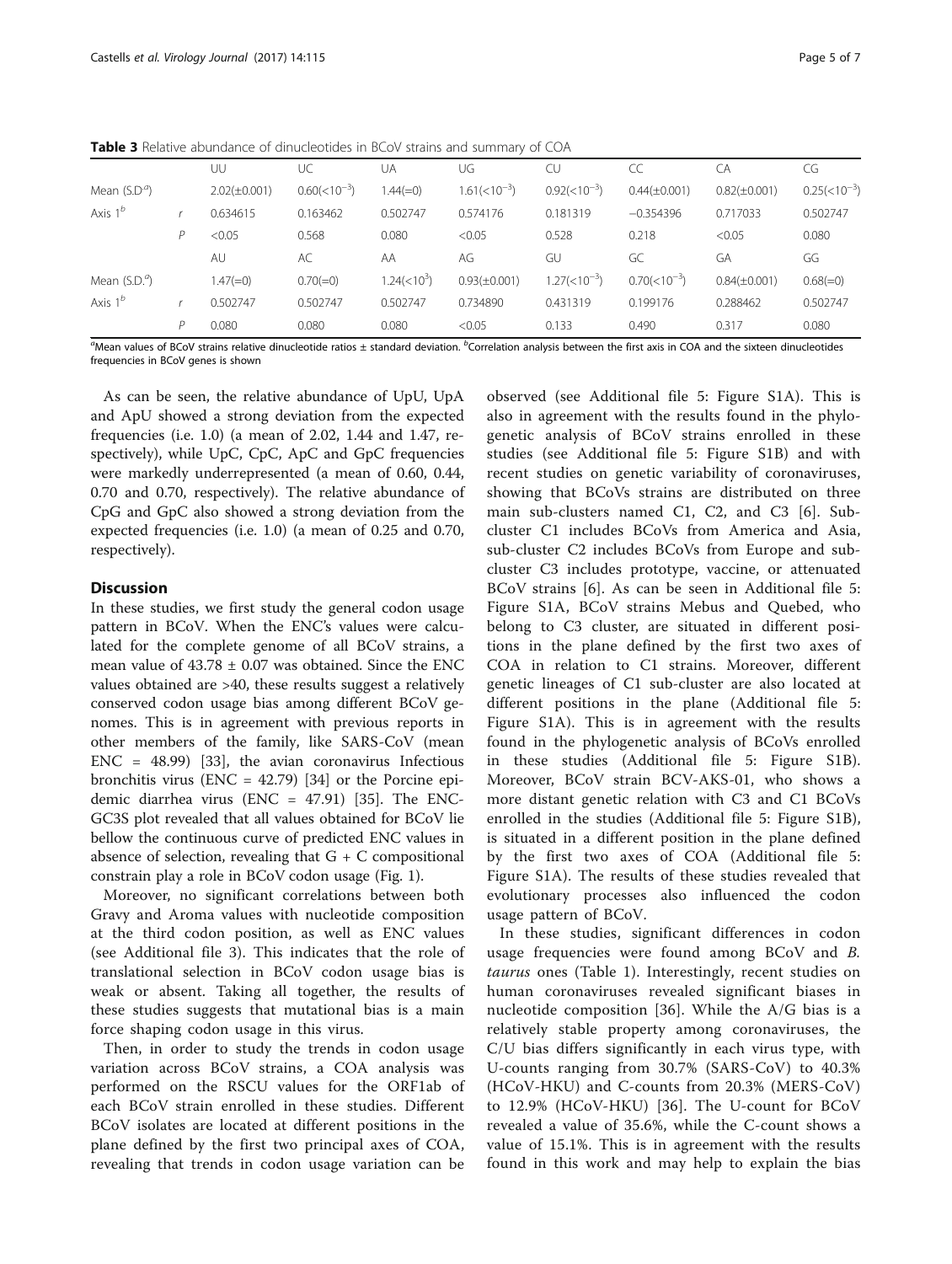<span id="page-5-0"></span>found in BCoV genome composition and codon usage. Moreover, the CAI values for BCoV genes resulted to be significantly different from the ones obtained for B. taurus, revealing differences in codon usage preferences (Table [2](#page-3-0)).

The results of these studies revealed that the relative abundance of CpG and GpC dinucleotides showed a strong deviation from the expected frequencies (Table [3](#page-4-0)). The under-representation of CpG might be due to its immunostimulatory properties as recognition of unmethylated CpG by Toll like receptor 9 (TLR9), which leads to activation of several immune response pathways in the host [\[37\]](#page-6-0). Moreover, an increase in CpG dinucleotide frequency has been shown to lead to attenuation of replication in RNA viruses [[38](#page-6-0)]. Cytosine deamination and selection against CpG motifs have been proposed as two independent selection forces that shape codon usage bias in coronaviruses [[39](#page-6-0)], suggesting that immune selection may play a role in the observed BCoV codon usage bias. This is in agreement with the results of this work and indicates that the composition of dinucleotides also determines the variation in synonymous codon usage among BCoV.

## Conclusions

The results of these studies revealed significant differences in codon preferences in BCoV genes in relation to B. taurus codon usage. The overall codon usage among BCoV strains is similar. All U- ending codons are highly frequent codons, which strongly suggests that mutational bias is a leading force shaping codon usage in this virus. G + C compositional constraint influences the codon usage of BCoV. Dinucleotide composition also plays a role in the overall pattern of BCoV codon usage.

## Additional files

[Additional file 1:](dx.doi.org/10.1186/s12985-017-0780-y) Origins of the BCoV strains. A table showing strain names and accession numbers. (DOCX 11 kb)

[Additional file 2:](dx.doi.org/10.1186/s12985-017-0780-y) Alignment of concatenation of nonstructural and structural ORF's of Bovine coronaviruses. A fasta file originated using the MUSCLE program [\[20](#page-6-0)]. (FAS 378 kb)

[Additional file 3:](dx.doi.org/10.1186/s12985-017-0780-y) Comparison of Bos taurus RSCU obtained using Kazusa databasea and the RSCU of Bos taurus genes dataset used in these studies. (DOCX 14 kb)

[Additional file 4:](dx.doi.org/10.1186/s12985-017-0780-y) The correlation between Gravy and Aroma and nucleotide at the third codon position of each codon and ENC values. (DOCX 12 kb)

[Additional file 5: Figure S1.](dx.doi.org/10.1186/s12985-017-0780-y) In (A) Positions of the BCoV strains in the plot of the first two major axes by correspondence analysis (COA) of relative synonymous codon usage (RSCU) values. In (B) Maximum likelihood phylogenetic analysis of BCoV complete codes. (DOCX 67 kb)

#### Abbreviations

AIC: Akaike information criteria; Aroma: Aromaticity; B. taurus: Bos taurus; BCoV: Bovine Coronavirus; CAI: Codon adaptation index; COA: Correspondence analysis; eCAI: Expected value of CAI; ENC: Effective

number of codons; Gravy: Hydrophathicity; GTR+ Γ: General Time Reversible

plus gamma model; HCoV: Human Coronavirus; logL: The log of the likelihood; ORF: Open reading frame; RSCU: Relative synonymous codon usage; SARS-CoV: Severe Acute Respiratory Syndrome-related coronavirus (SARS-CoV) and Middle-East Respiratory Syndrome coronavirus (MERS-CoV)

#### Acknowledgements

MC acknowledges support from ANII and INIA through PhD fellowships.

#### Funding

This work was found by Instituto Nacional de Investigación Agropecuaria (INIA) through project N-15156, Agencia Nacional de Investigación e Innovación (ANII) through project PE\_ALI\_2009\_1\_1603, Fondo MaríaViñas and PEDECIBA, Uruguay. We acknowledge Comisión Sectorial de Investigación Científica (CSIC), Universidad 18 de la República, Uruguay, for encoragement support through Grupos I + D program.

#### Availability of data and materials

The datasets generated and analyzed during the current study are available in Additional file 2.

#### Authors' contributions

JC conceived of the study, and participated in its design and coordination. MC have made substantial contributions to the acquisition of data and analysis. MV, RC and HM have been involved in the analysis and in interpretation of the results found in this work, as well as in revising the manuscript critically for important intellectual content. JC wrote the paper. All authors read and approved the final manuscript.

#### Competing interests

The authors declare that they have no competing interests.

#### Consent for publication

Not applicable.

Ethics approval and consent to participate Not applicable.

#### Publisher's Note

Springer Nature remains neutral with regard to jurisdictional claims in published maps and institutional affiliations.

#### Author details

<sup>1</sup> Laboratorio de Virología Molecular, Sede Salto, Centro Universitario Regional Litoral Norte, Universidad de la República, Gral. Rivera 1350, 50000 Salto, Uruguay. <sup>2</sup> Laboratorio de Organización y Evolución del Genoma, Unidad de Genómica Evolutiva, Instituto de Biología, Facultad de Ciencias, Universidad de la República, Iguá 4225, 11400 Montevideo, Uruguay. <sup>3</sup>Laboratorio de Virología Molecular, Centro de Investigaciones Nucleares, Facultad de Ciencias, Universidad de la República, Iguá 4225, 11400 Montevideo, Uruguay.

#### Received: 26 January 2017 Accepted: 6 June 2017 Published online: 17 June 2017

#### References

- 1. Lauber C, Ziebuhr J, Junglen S, Drosten C, Zirkel F, Nga PT, et al. Mesoniviridae: a proposed new family in the order Nidovirales formed by a single species of mosquito-borne viruses. Arch Virol. 2012;157:1623–8.
- 2. Gorbalenya AE, Enjuanes L, Ziebuhr J, Snijder EJ. Nidovirales: evolving the largest RNA virus genome. Virus Res. 2006;117:17–37.
- 3. Woo PCY, Lau SKP, Huang Y, Yuen KY. Coronavirus diversity, phylogeny and interspecies jumping. Exp Biol Med. 2009;234:1117–27.
- 4. Peiris JSM, Guan Y, Yuen KY. Severe acute respiratory syndrome. Nat Med. 2004;10:S88–97.
- 5. Zaki AM, van Boheemen S, Bestebroer TM, Osterhaus ADME, Fouchier RAM. Isolation of a novel coronavirus from a man with pneumonia in Saudi Arabia. N Engl J Med. 2012;367:1814–20.
- 6. Kin N, Miszczak F, Diancourt L, Caro V, Moutou F, Vabret A, et al. Comparative molecular epidemiology of two closely related coronaviruses, bovine coronavirus (BCoV) and human coronavirus OC43 (HCoV-OC43), reveals a different evolutionary pattern. Infect Genet Evol. 2016;40:186–91.